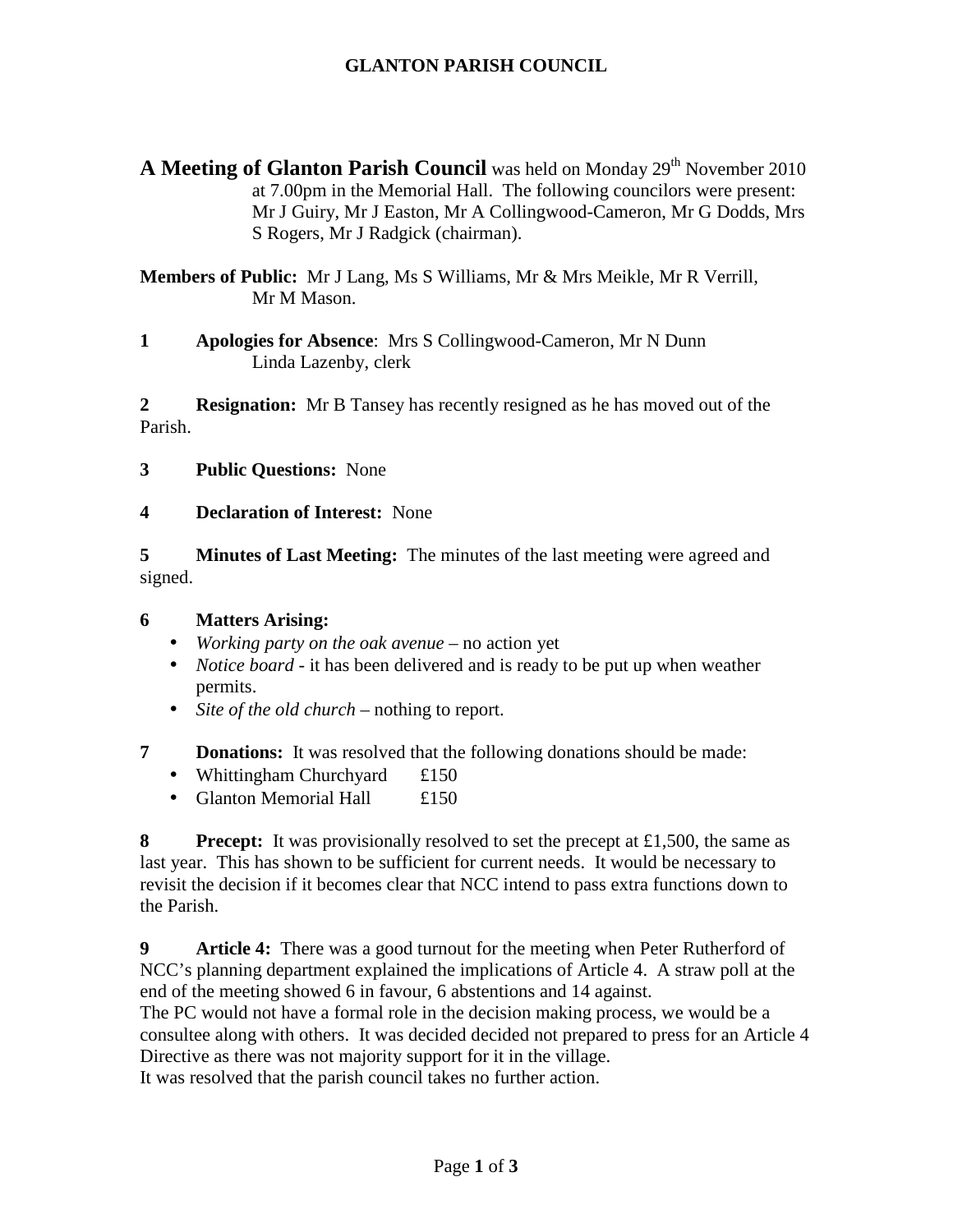# **GLANTON PARISH COUNCIL**

**10 The Red Telephone Box**: The report of the RTB Group was noted and the actions proposed were welcomed. Mrs Rogers was asked to act as liaison between the Parish Council and the RTB Group.

**11** Vacancy on the Parish Council: It was resolved that John Lang should be coopted.

#### **12 Updates on the Parish Plan**:

- *Street name signs* the second estimate has not yet arrived. **Action Mr Radgick**
- *'Children playing' signs* NCC are not prepared to put them up. It was agreed that the cost of replacing the current signs in the current locations would be investigated. Mr Collingwood-Cameron offered to contribute to the cost of the sign on West Turnpike.
- *Wall on the south side of The Causeway* this work is in hand.
- *Wooden seats -* the work on the seats is complete.
- *Litter bin by the village hall* NCC have agreed to replace this.
- *Salt bin –* NCC will decide where it should be put.
- *Care in the Community –* no report as Mr N Dunn not present.

**13 Planning applications:** Held over as the clerk not present.

**14 Model standing orders:** It was resolved that the Model Standing Orders for Smaller Councils prepared and recommended by Northumberland Association of Local Councils should be adopted without amendment. They will replace the existing standing orders.

**15 Public participation in PC meetings**: This matter was raised as a result of a letter from Mr M Mason. The model standing orders allow members of the public to speak at the discretion of the chairman. Mr Radgick outlined how he would exercise his discretion by allowing contributions from the public which would add to our knowledge of a subject under discussion but he would not allow simple expressions of opinion.

## **16 Meetings attended**:

- *Meeting to discuss NCC's proposals for car parking*. Mr Radgick reported that they were unlikely to have an effect on Glanton.
- *Training course for new PC chairmen Mr* Radgick attended this and found it very useful.
- **17** Finance: The finance report was noted.

# **18 Village activities:**

- *The Leek Club Bingo* has been cancelled due to the bad weather.
- *Bottle Bingo* will be held before Christmas in aid of the Village Hall.
- *A pantomime* performed by the Northumberland Theatre Company will be held in early January.